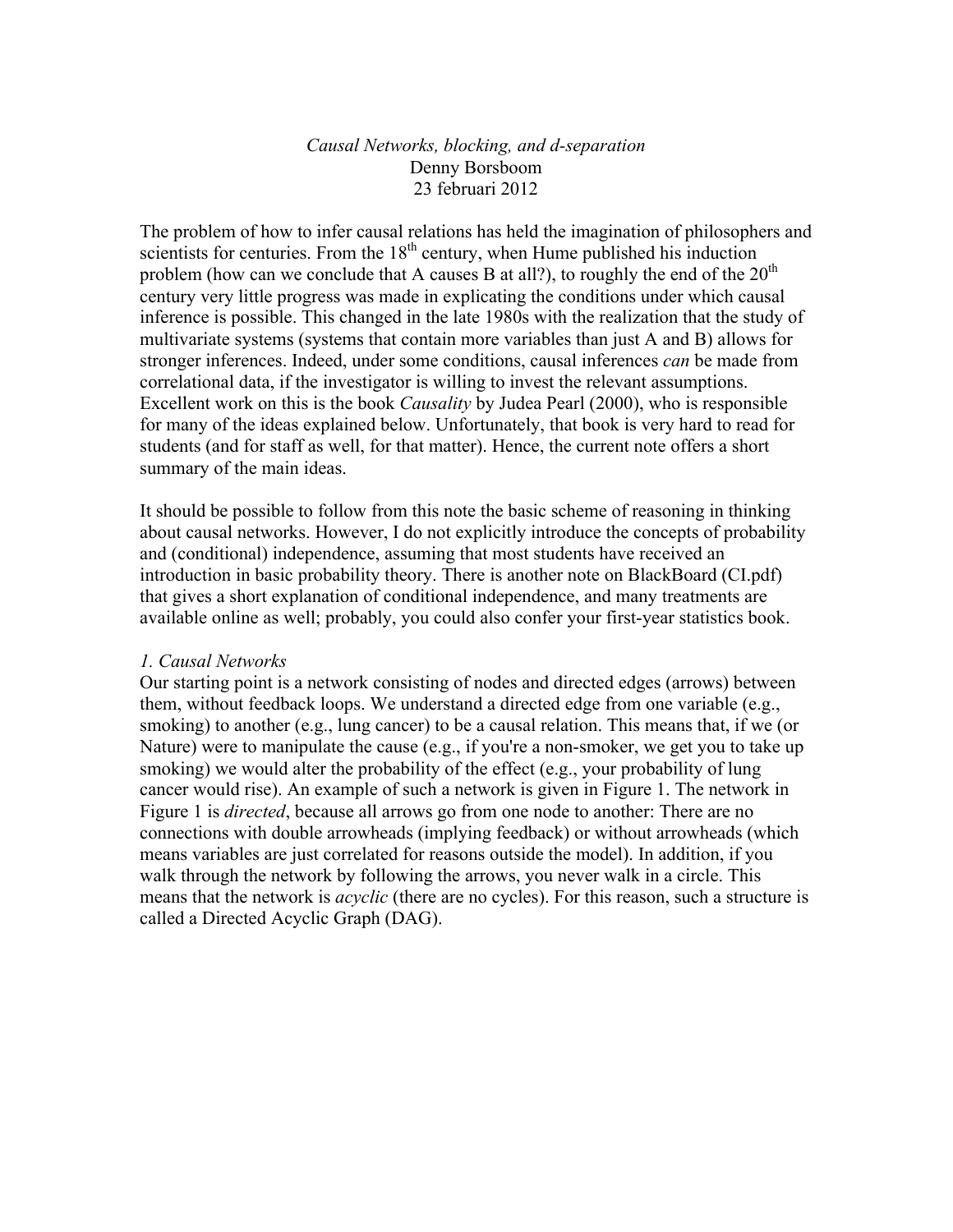

Figure 1. A Directed Acyclic Graph (DAG).

If we have just two variables, the only way to decisively reach a conclusion on what causes what is to use experimentation. However, if we have more than two variables, like in the graph above, we can derive testable hypotheses from a hypothesized causal structure. This means we can test whether a causal model fits the data, even though no experimental manipulation has been carried out. In rare but theoretically important cases, we can even reach decisive causal conclusions purely on the basis of correlational data. In addition, we can figure out which causal models could have generated the data, which means we can search for candidate models. This is because different models imply different patterns of conditional independence among variables.

#### *2. Causal Structures and Conditional Independence*

Consider a triples of variables A, B, and C. There are three important causal structures that these variables can form: Common cause structures, Collider structures, and Chains. In a common cause structure, one node causes the other nodes ( $B \leq A \geq C$ ). If that is true, controlling for the common cause (A), renders the effects (B and C) independent. For instance, there is a positive correlation between the number of storks ("ooievaars"; B) and the number of babies born (C) across villages in Macedonia. This is not because storks bring babies, but because larger villages attract more storks and hold more people who produce more babies. Hence, if we control for the size of the villages (the common cause, A), then the correlation between storks and babies vanishes. This is called *conditional independence*: conditional on one variable (A), the other variables become uncorrelated (independent). If you do not know what conditional independence is, please consult your statistics books or the document "CI.pdf" on Blackboard, which contains a quick explanation.

In a chain (for instance,  $A \rightarrow B \rightarrow C$ ), there is also conditional independence given the middle node (so, in this case A and C are conditionally independent given B). This also makes sense. For instance, if smoking (A) causes tar in the lungs (B) which causes cancer (C), then controlling for tar in the lungs interrupts the mechanism, and as a result cancer and smoking become uncorrelated. These structures are represented in Figure 2 below.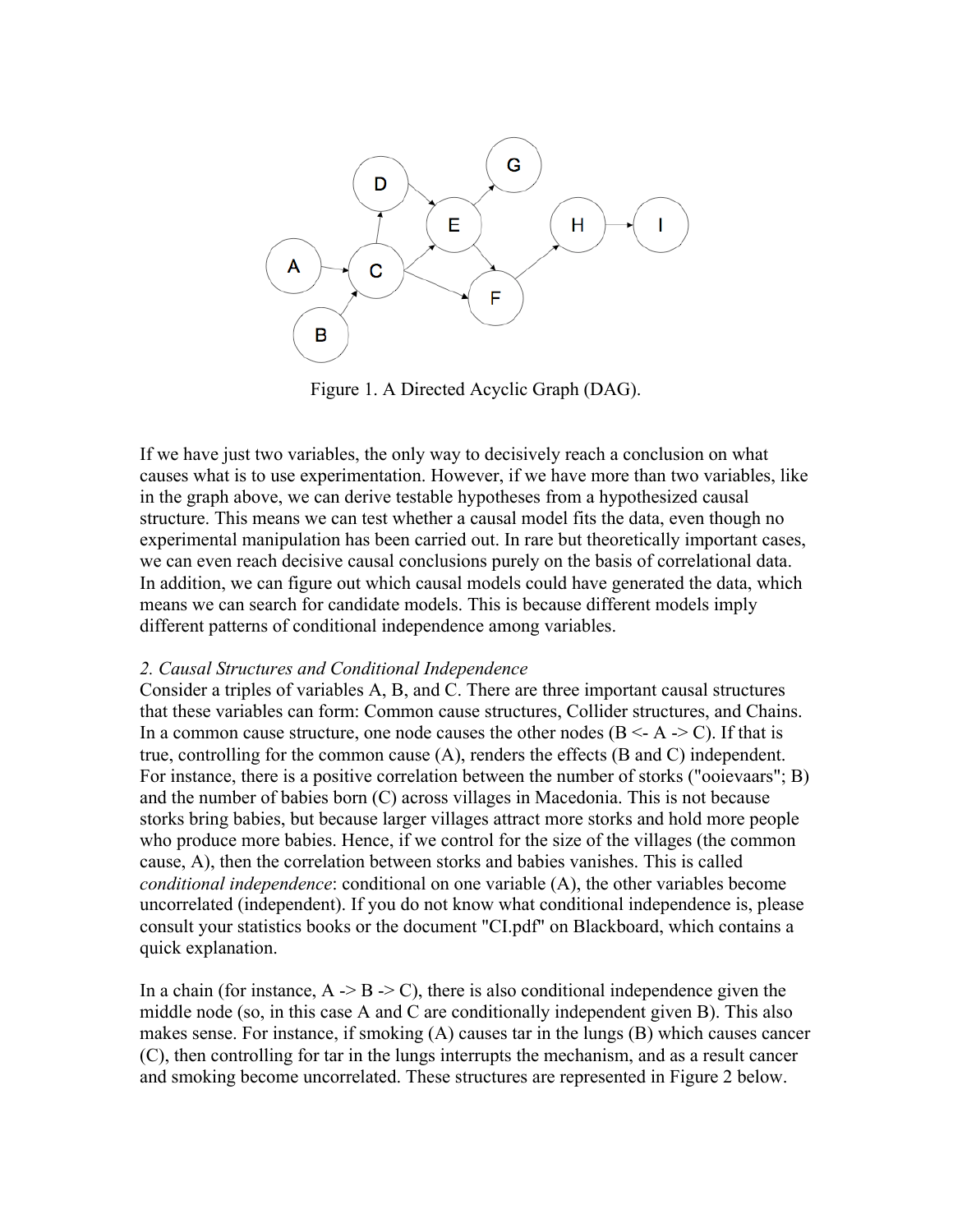

Figure 2. Three important causal structures and the associated patterns of conditional independence (CI).

The final structure is a collider structure, depicted in the right panel of Figure 2. In this structure, two variables jointly cause a third  $(A \geq B \leq C)$ . In this case, you get conditional *dependence*. Even if the variables A and C are uncorrelated to begin with, once we condition on their common effect we create a correlation. For instance, suppose that two soldiers in a firing squad  $(B \text{ and } C)$  shoot a prisoner  $(A)$ . Suppose B and C fire completely independently, so that learning that B fired gives no information on whether C fired: B and C are *uncorrelated*. So suppose you know that B didn't fire. Then you have no information on whether C fired. However, now you learn that the prisoner is dead (conditioning on A). Suddenly, you have information: because if B didn't fire, but the prisoner is dead, then C must have done it. So, conditioning on a common effect (A) renders the causes of that common effect (B and C) correlated, even if they were originally independent.

How do we use this connection between causal structures and conditional independence.? Suppose we know that B and C are correlated, but become independent once we condition on A. Also suppose that we are willing to assume that all the correlations between these variables arise through their causal interaction in a DAG. Then we know that there are only three possibilities: either A is the common cause of B and C ( $B < A \geq$ C), or we have one of two chains: B  $\geq$  A  $\geq$  C or B  $\leq$  A  $\leq$  C. Thus, we can narrow down the number of causal possibilities by looking at the conditional independence relations; for instance,  $B > C < -A$  is decisively ruled out by this situation. As a result, we can not only *test* causal models against correlational data, but we can also *search the data* for possible causal models that are consistent with them. To do this effectively, however, we need a method to analyze larger systems. As it happens there are very simple rules by which you can look at a causal graph and derive which conditional independence relations should hold in the data if that graph were true. The method to do this is called *d*-sepation. Below, we explain how *d*-separation works. First, however, we need to explain the concept of blocking.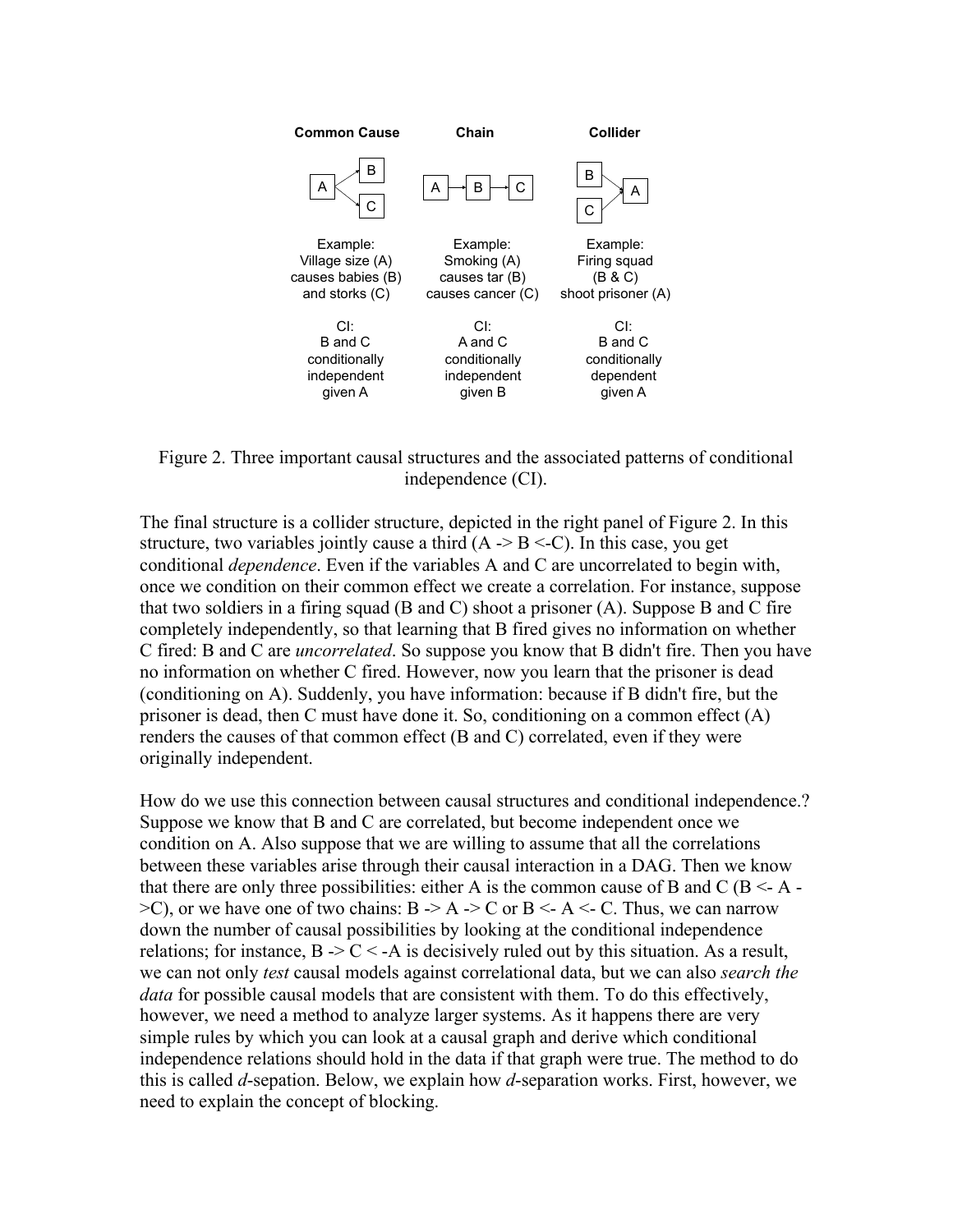# *3. Blocking*

Imagine that the DAG consists of four variables: X1, X2, X3, and X4. Say we have a hypothesis on the causal relations between these variables, and want to know whether X1 and X2 would be independent given X3 if our hypothesis were correct. This is useful because it allows us to 'read off' the conditional indepencies that follow from a graph, and thus to test the causal model that the graph instantiates.

Pearl's (2000) d-separation criterion says when we have conditional independence of X1 and X2 given X3. d-separation is defined in terms of 'blocking'. There are three conditions under which a variable X3 blocks a path between two other variables, X1 and X2 (a path is any set of consecutive edges from X1 to X2; any way to get from X1 to X2 by 'traveling' the edges). First, that X3 'gets in the way' of the path from X1 to X2, by 1) being the common case of X1 and X2 or 2) being the intermediate variable in a chain from X1 to X2. Second, that conditioning on X3 does not *create* any conditional dependencies that were previously absent, which can happen when (3) X3 is the common effect of X1 and X2, or an effect of the common effect of X1 and X2 (for instance, when X4 is the common effect of X1 and X2, and X3 is an effect of X4).

Summarizing, a path between  $X1$  and  $X2$  is said to be blocked by variable  $X3$  if:

- 1. X1 and X2 are connected by a chain in which X3 is the middle node (so here that would be  $X1 > X3 > X2$  or  $X1 < X3 < X2$ ), or
- 2. X1 and X2 are connected by a common cause, and X3 is that common cause (here:  $X1 < X3 > X2$ ), or
- 3. X1 and X2 are connected by a common effect ('collider'), but X3 is *not* that common effect, and X3 is *not* one of the effects of the common effect.

First consider conditions 1 and 2 in case there is just one path between variables X1 and X2. In both of these cases the basic idea is that *if* there is a dependence of X1 and X2, then in these cases X3 is what *has created* that dependence (either by transmitting the effect of  $X1$  to  $X2$  in a chain, or by being the common cause of  $X1$  and  $X2$ ). Hence 'controlling for' X3 by conditioning on it *removes* the dependence of X1 and X2. Thus, if X1 and X2 are connected by a chain or fork and X3 is the middle node in the chain or the common cause in the fork, we are done: in that case X3 blocks the path between X1 and X2.

If X1 and X2 are not connected by a chain or fork, then they must be connected by a collider (a common effect). This is because there is, by assumption, *a* path between them; so if it isn't a fork or chain, then it must be a collider (remember that we assumed that the graph is directed, so undirected connections are not admitted). In this case, X1 and X2 can still be independent given X3 (so that X3 in this sense 'blocks' the path between them), but only if X3 is not a function of the common effect.

This is because, if X3 is the common effect or a function of it, then conditioning on X3 will cause X1 and X2 to *become* dependent if they *weren't* in the original situation. This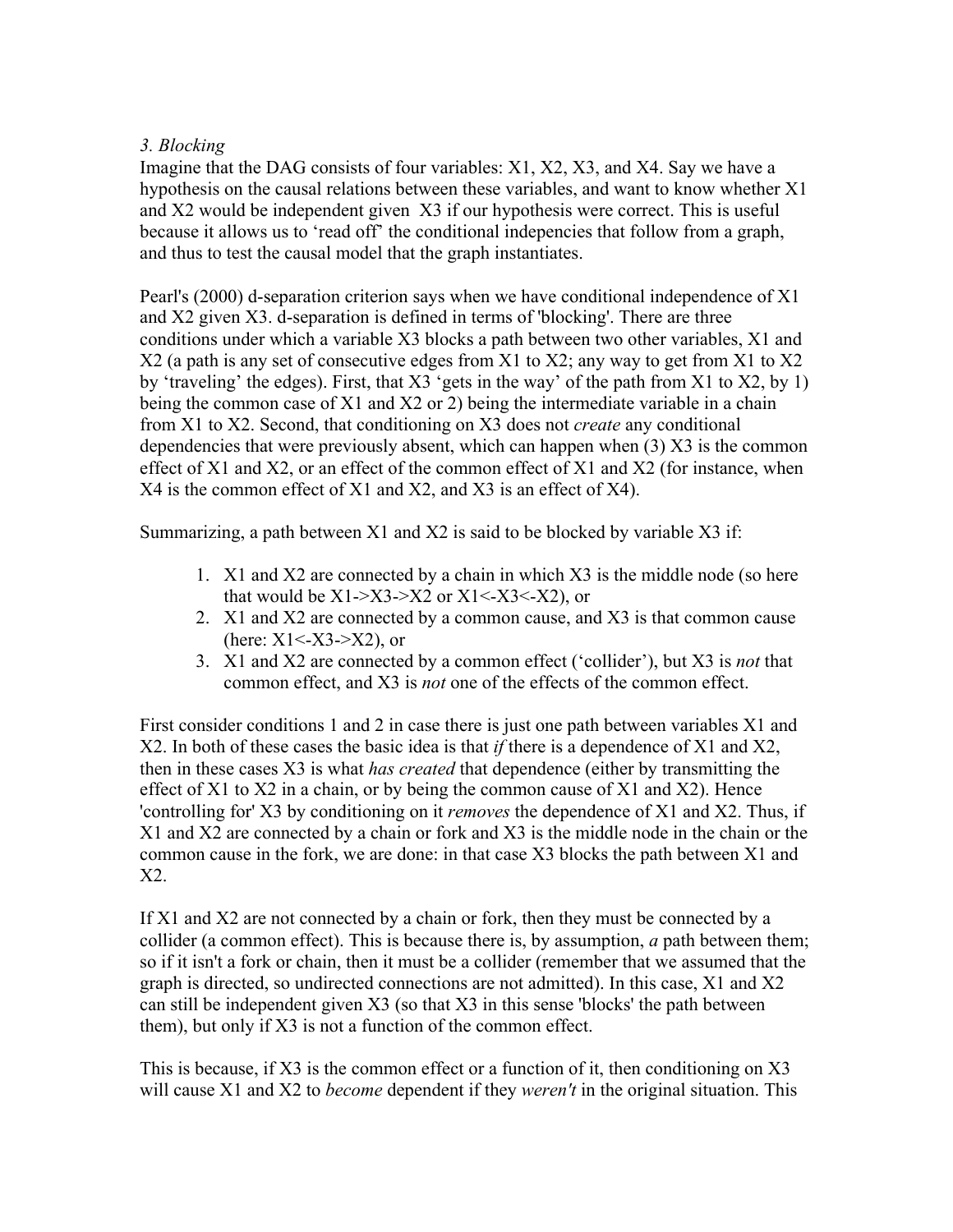will happen as soon as X3 is the *common effect* of X1 and X2 *or* when it is one of the *effects of that common effect* (a 'child' of the common effect, e.g., when X4 is the coommon effect and X3 is an effect of X4). The reason is that if X1 and X2 were originally independent, but both can cause X3, then if one knows the value of X3 and X2, one has more information about X1 than in the unconditional situation.

For instance, suppose that soldiers X1 and X2 can both shoot the prisoner X3, and that X1 and X2 operate completely independent of each other (so there is no correlation between their shooting or not shooting; if one only knows that X1 has fired, then that carries no information about whether X2 has fired). Now, if one knows that the prisoner is dead  $(X3=1)$  and one also knows that X2 didn't fire  $(X1=0)$  then the other soldier X2 must have done it  $(X2=1)$ . Thus, if one knows the state of the prisoner (dead or alive) then learning what soldier X1 did helps in determining what soldier X2 did. Thus, conditional on the soldier being dead  $(X3=1)$ , there is a correlation between the variables X1 and X2; thus X1 and X2 have *become* dependent (where they were orignially independent) *by conditioning on their common effect* X3.

So, conditioning on a common effect induces dependence. Hence, if one conditions on a common effect of X1 and X2 (or on an effect of that common effect that is farther down the causal line), then X1 and X2 will become dependent. Thus, if X1 and X2 are connected by a collider, we need to make sure that fire squad scenario isn't set in motion by our conditioning on X3 (otherwise there will be dependence, and we are looking for independence here). This gives is what condition (3) does.

These conditions define what it means for a variable to block a given path. To recapitulate: in any path between two variables X1 and X2, there will be chains, colliders, forks, or a mixture of them. If you want to see whether X3 blocks the path, then you first check whether X3 is in it. If X3 is the middle node of a chain or the common cause in a fork, then X3 blocks the path. If X3 is the common effect in a collider, then it does not block the path. If X3 is not on the path at all, it may still block it. There is only one way in which this can happen, and this given by condition 3: If X1 and X2 are connected by a collider, and X3 is not that collider, and X3 is not one of the effects of the collider, then X3 blocks the path.

## *4. d-*separation

In many graphs, there will be more than one path between any two variables. In this case, X3 may block one path, but not another, so that X1 and X2 could still be dependent given X3, even if X3 blocks *a* path between them. The concept of d-separation (the 'd' is from 'directional') takes care of this, by requiring that no dependence can be induced by *any* of the paths between X1 and X2 once we condition on X3. The definition of d-separation is that *a variable d-separates two other variables if it blocks all the paths between them.* 

d-separation is an extremely powerful concept, because one only has to look at the graph to determine that two variables X1 and X2 are d-separated by X3; if one sees that they are, then it follows that the variables X1 and X2 are conditionally independent given X3 *in all probability distributions that are consistent with the graph*, *regardless of how the*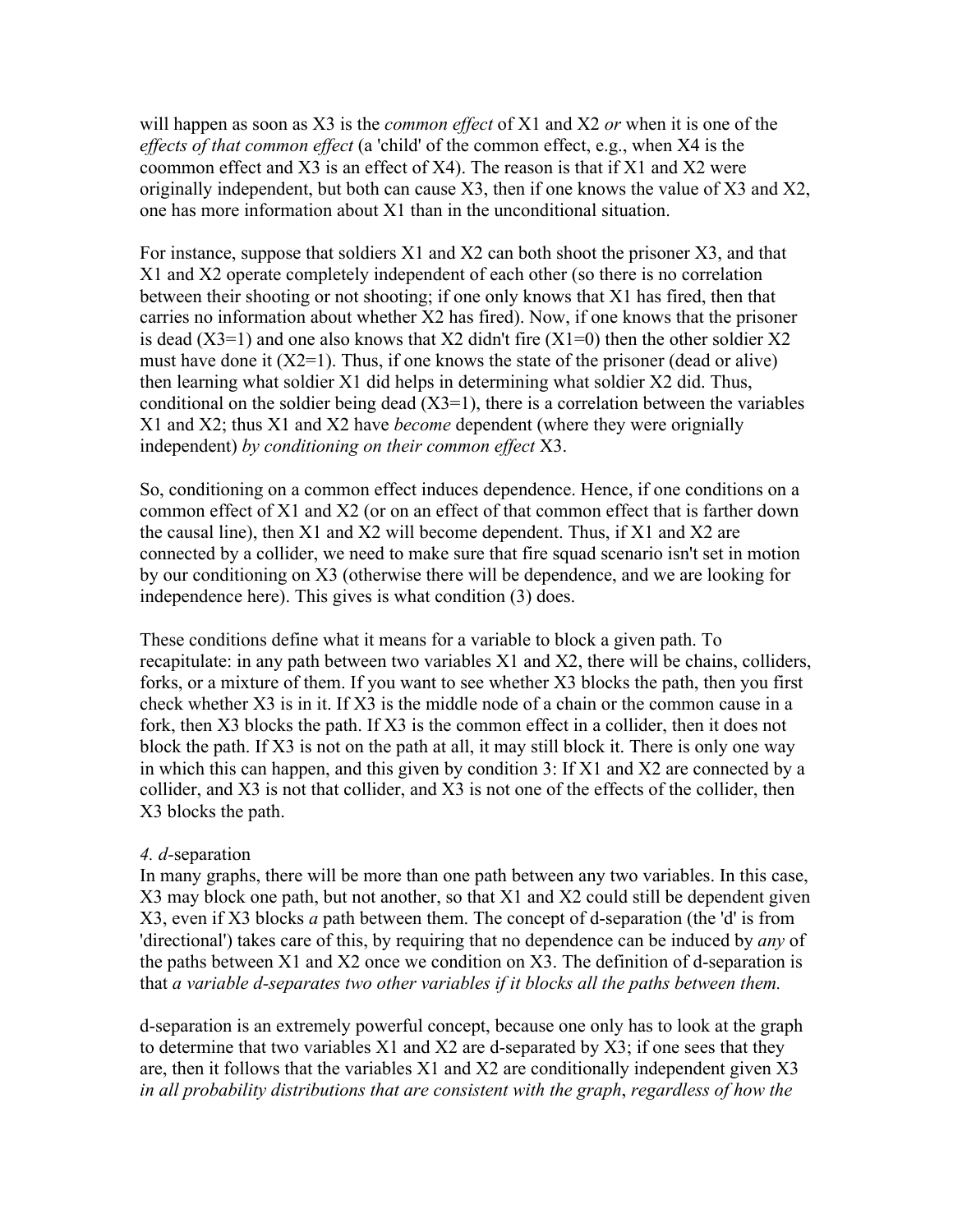*variables are distributed or what the functional form of the relation between is. You may* sit and pause here for a moment, and wonder how such a simple graphical criterion can have such enormous consequences; this is really amazing.

Below are some graphs that illustrate the concept of blocking and *d-*separation.

|                                          |                                  | Does X3<br>block the path from X1<br>to $X2$ ? |
|------------------------------------------|----------------------------------|------------------------------------------------|
| $1. X3$ is the middle<br>node in a chain | X2<br>X1<br>X3<br>X4             | Yes                                            |
| 2. X3 is the middle<br>node in a chain   | X3<br>X1<br>X <sub>2</sub><br>X4 | Yes                                            |
| $3. X3$ is the<br>common cause           | X1<br>X3<br>X <sub>2</sub><br>X4 | Yes                                            |
| $4. X3$ is the<br>common effect          | X3<br>X <sub>2</sub><br>X1<br>X4 | <b>No</b>                                      |
| 5. X3 isn't on the path                  | X1<br>X <sub>2</sub><br>X3<br>X4 | Yes $(!)$                                      |
| 6. X3 isn't on the path                  | X3<br>X1<br>X4<br>X <sub>2</sub> | No(!)                                          |

In cases 1 and 2 in the figure, X3 mediates the effect of X1 on X2 and therefore blocks the path between X1 and X2. Because this is the only path between X1 and X2, X3 dseparates them. Consequence: if you made a *separate* contingency table with X1 and X2 *for each value of* X3, then you'd find that X1 and X2 are *independent* in each of these tables. (See the handout on probability theory on Blackboard).

In case 3 in the figure, X3 is the common cause of X1 on X2 and therefore blocks the path between X1 and X2. Because this is the only path between X1 and X2, X3 dseparates them, and the same consequence as in the cases 1 and 2 follows: if you'd make a *separate* contingency table with X1 and X2 *for each value of* X3, then you'd find that X1 and X2 are *independent* in each of these tables.

In case 4 in the figure, X3 is the common effect of X1 on X2 and therefore does *not* block the path between X1 and X2. Thus X3 does not d-separate them: if you made a *separate* contingency table with X1 and X2 *for each value of* X3, then you'd find that X1 and X2 are *not independent* in each of these tables. (Remember the story of the fire-squad: if the prisoner X3 is dead, and soldier X1 didn't shoot, then soldier X2 must have done it).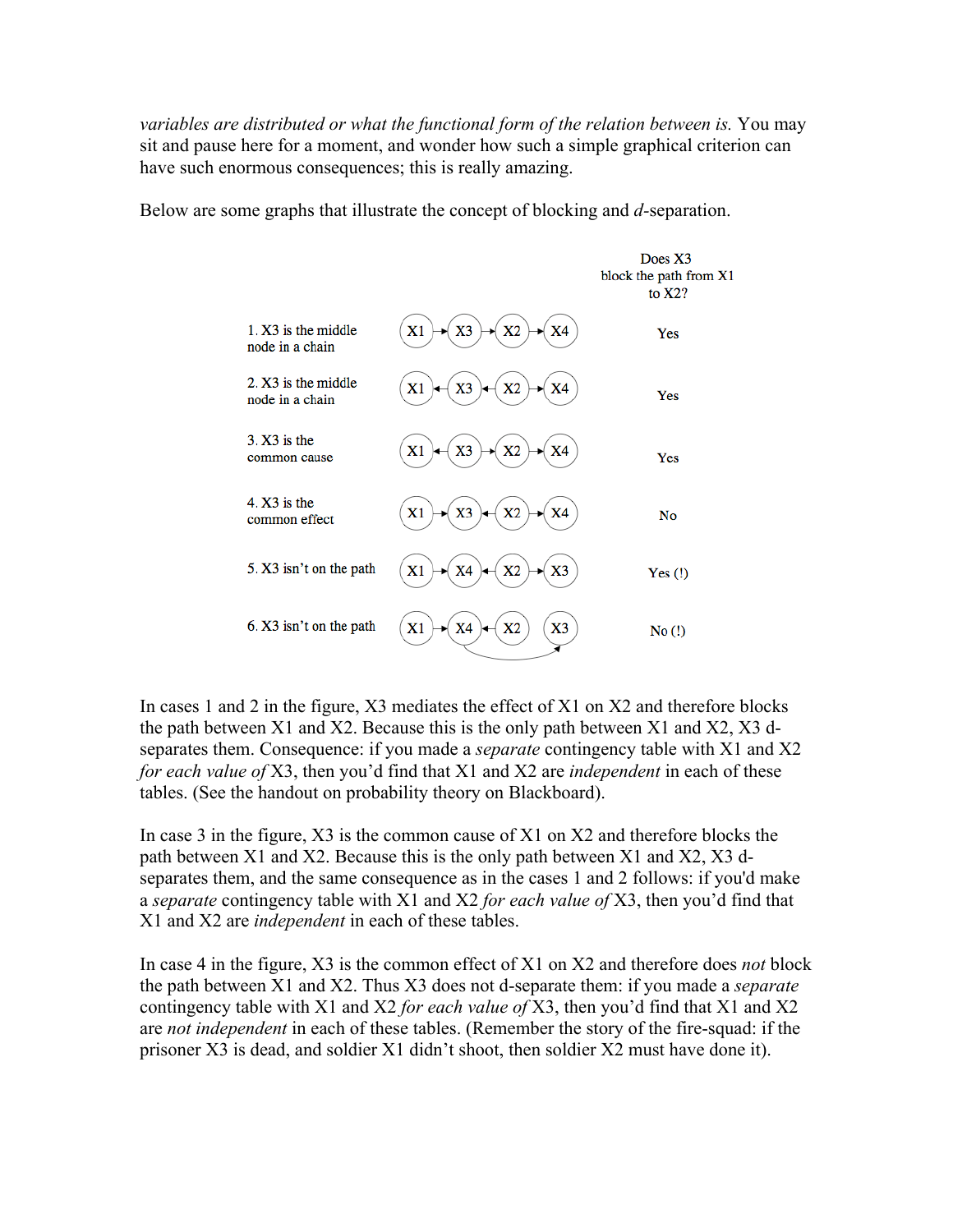In case 5 of the figure, X3 isn't on the path between X1 and X2. However, X4 is: it is the common effect of X1 and X2. Now condition (3) comes into play. We check whether X3 is a child of the common effect X4; this is *not* the case. Thus, X3 blocks the path between X1 and X2. Because this is the only path between X1 and X2, X3 d-separates them: if you make a *separate* contingency table with X1 and X2 *for each value of* X3, then you'll find that X1 and X2 are *independent* in each of these tables. It may seem weird that a variable that isn't on the path (and in fact has nothing to with it) can 'block' that path. However, here 'blocking' just means that X1 does not give you information about X2 once you know the value of X3. In this case, X1 and X2 weren't dependent to begin with (otherwise there would have been an arrow connecting them – remember we are only considering DAGs here), and the trick here is that X3 doesn't *make* them dependent (as it does in cases 4 and 6).

In case 6 of the figure, X3 isn't on the path between X1 and X2. However, X4 is: it is the common effect of X1 and X2. Again condition (3) comes into play. We check whether X3 is a child of X4; this *is* the case. Thus, X3 does *not* block the path between X1 and X2, and therefore does *not* d-separate them: if you make a *separate* contingency table with X1 and X2 *for each value of X3*, then you'll find that X1 and X2 are *not independent* in each of these tables. The logic here is that conditioning on X3 means that you are conditioning on a consequence of the common effect. So X3 carries information about that common effect, which in turn renders X1 and X2 dependent in the same way as case 4 does. Consider again the story of the fire-squad. Suppose soldiers 1 (X1) and 2  $(X2)$  can kill the prisoner  $(X4)$ , and the prisoner will fall down if killed  $(X3)$ . If we learn that the prisoner fell down  $(X3=down)$ , the he was probably shot  $(X4=killed)$ , and if soldier 1 didn't do it  $(X1 = \text{diam}^t t \text{ shoot})$  then probably soldier 2 did  $(X2 = \text{diam}^t s \text{ shoot})$ . So information travels back from the consequence farther down the line (X3) via the common effect (X4) to render the causes of that common effect (X1 and X2) dependent.

#### *5. Exercise*

As an exercise, consider the following Directed Acyclic Graph of Figure 1 again:



1. Consider the variables A and E. a) list all the paths that connect A and E